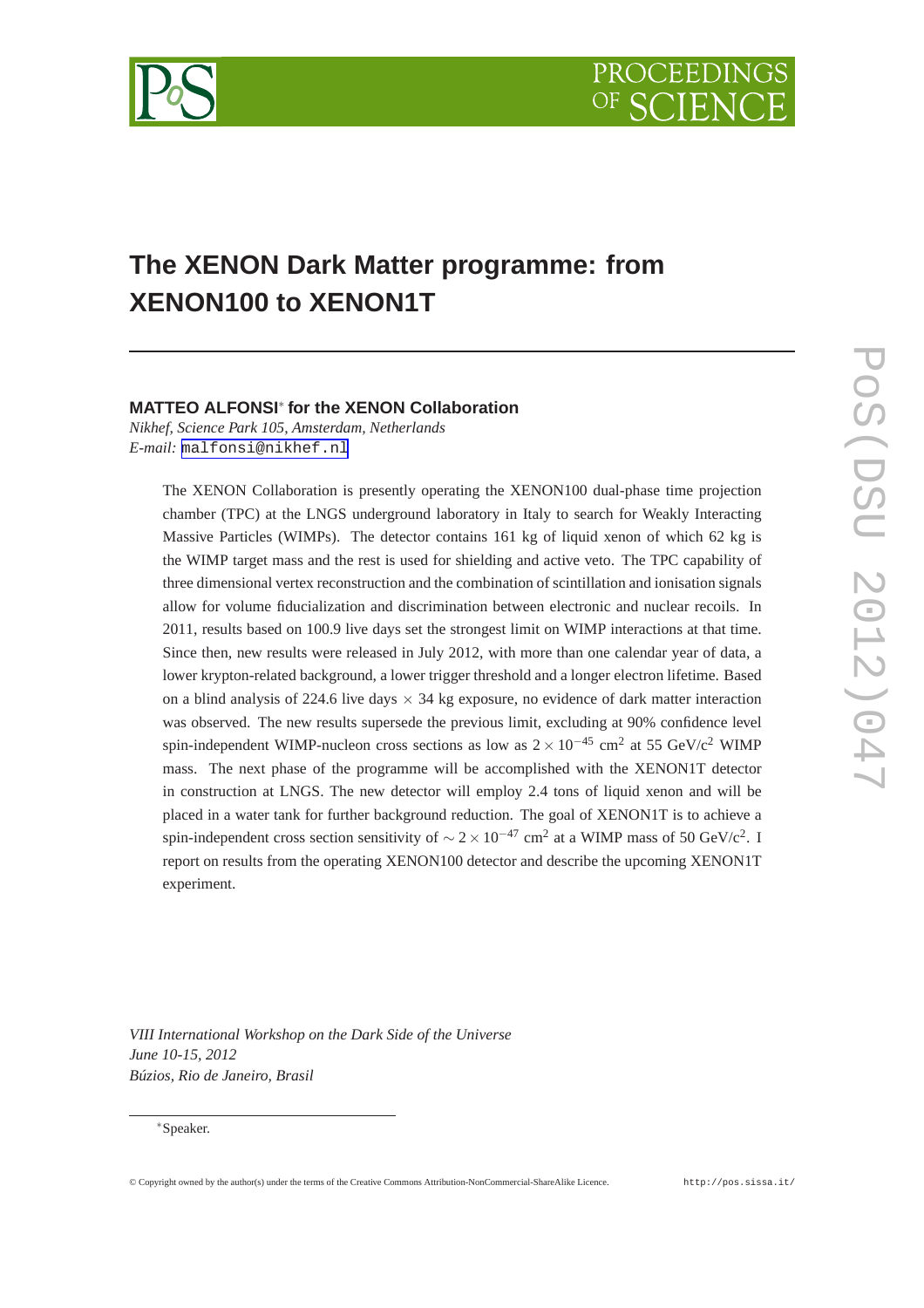## **1. Introduction**

A long standing question of modern physics is the nature of Dark Matter (DM). It is still unknown, despite much astrophysical evidence for the existence of Dark Matter in the Universe. A very compelling hypothesis proposes that DM consists of subatomic Weakly Interacting Massive Particles (WIMPs)[\[1\]](#page-6-0). These would be particles with a mass between 1 GeV/ $c^2$  and 1 TeV/ $c^2$ , only affected by gravity and the weak interaction. They would be long-lived and have been copiously produced in the early Universe. Several extensions of the Standard Model such as Supersymmetric Models might accommodate them.

WIMPs can occasionally interact elastically with nuclei: they could therefore be detected by observing the small recoils of such nuclei in a target material. These interactions would be exceedingly rare. Hence, several deep underground experiments with low radioactive background and high sensitivity to small energy deposits are competing world-wide with a variety of experimental techniques [\[2\]](#page-6-0).

The XENON Collaboration leads a phased approach to WIMP direct detection employing ultra-pure liquid xenon as both target and detection medium. Liquid xenon (LXe) has ideal properties as a dark matter target [[3](#page-6-0)]. The high mass of the xenon nucleus is favourable for scalar interactions and the presence of two isotopes with unpaired neutrons  $(^{129}Xe$ : spin-1/2, 26.4% and  $131$ Xe: spin-3/2, 21.2%) ensures sensitivity to axial WIMP-nuclei couplings. The high density (3 g/cm<sup>3</sup>) and high atomic number (Z=54, A=131.3) allow to build self-shielding, compact dark matter detectors. As a detection medium, it has high scintillation and ionisation yields because of its low ionisation potential.

The XENON detectors, located at the Laboratori Nazionali del Gran Sasso (LNGS) in Italy, are dual-phase (liquid and vapour xenon) Time Projection Chambers (TPC) of increasing target mass and reduced background. XENON10 detector [\[4\]](#page-6-0), employing a  $\sim$ 10 kg target, excluded previously unexplored parameter space, setting 90% C.L. upper limits of  $4.5 \times 10^{-44}$  cm<sup>2</sup> and  $5 \times 10^{-39}$  cm<sup>2</sup> on the WIMP-nucleon spin-independent and spin-dependent cross-sections, respectively, at a WIMP mass of 30  $GeV/c^2$  [\[5, 6](#page-6-0)]. The XENON100 detector, the current phase of the programme, is taking data at LNGS since 2008 [\[7\]](#page-6-0). The detector and the last science run are described in Sec. 2. At the same time, the construction of XENON1T in Hall B at LNGS is approved and will start in 2013. Sec. [3](#page-4-0) gives details of its design.

## **2. The XENON100 experiment**

The XENON100 detector, described in detail in [[8](#page-6-0)], is a cylindrical (30.6 cm diameter, 30.5 cm height) dual-phase TPC enclosing a LXe target mass of 62 kg. Its walls are made of 24 interlocking polytetrafluorethylen (PTFE) panels, which work as insulators and are good reflectors for the xenon scintillation light. The electrical fields are created with thin metal meshes that were etched with a hexagonal pattern from stainless steel foils and spot-welded onto low-radioactivity, stainless steel rings. An additional 99 kg of the same high-purity LXe, optically separated from the target volume, is instrumented as an active scintillator veto. The TPC and the veto are mounted in a double-walled stainless-steel cryostat, enclosed by a passive shield made from oxygen-free highconductivity copper, polyethylene, lead, and water/polyethylene. The shield is permanently purged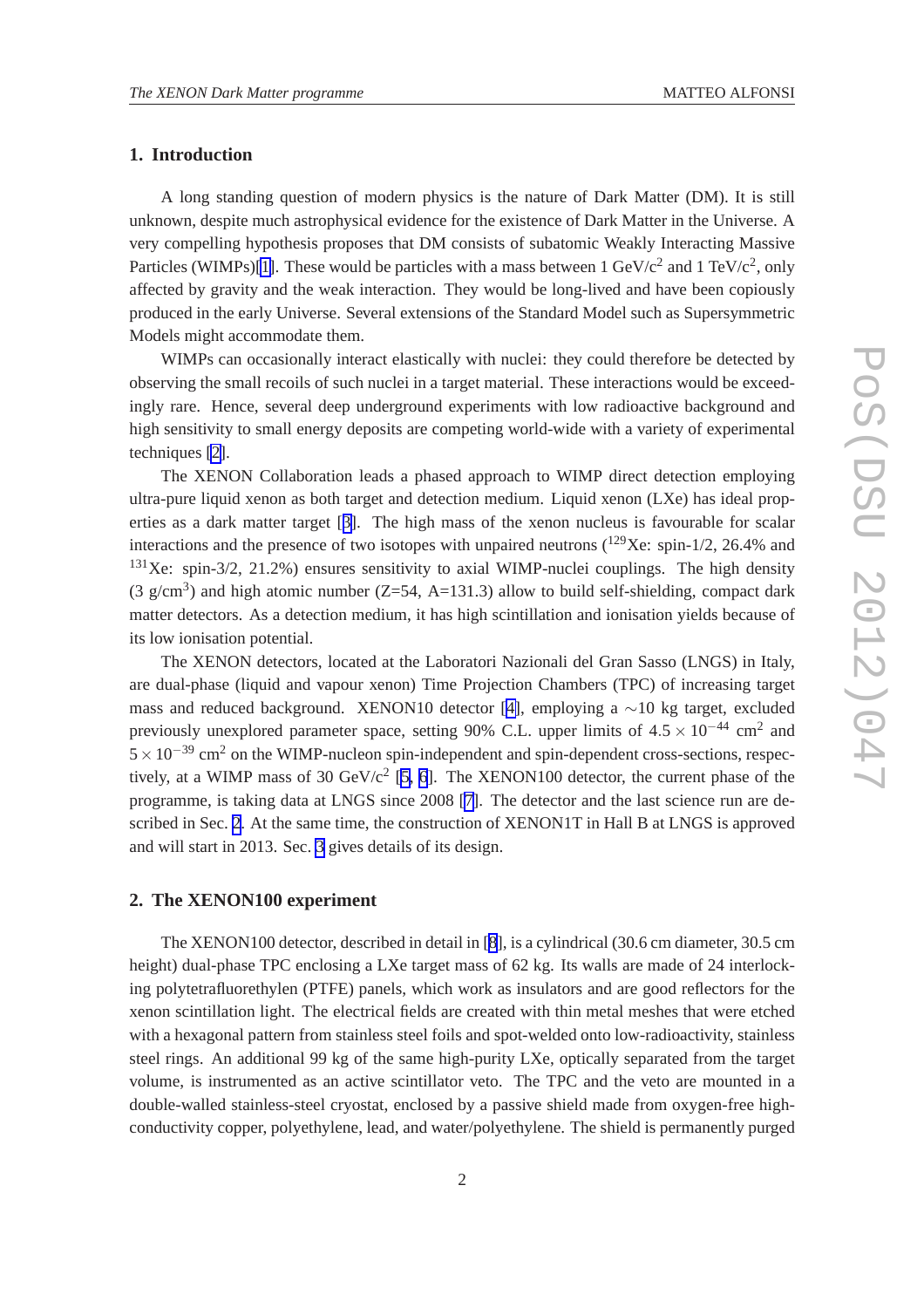<span id="page-2-0"></span>with boil-off nitrogen gas in order to suppress radon backgrounds. The LXe is kept at the operating temperature of about −91◦C by a pulse tube refrigerator (PTR) mounted outside the shield. Fig. 1 shows the drawing of the detector and a schematic view of its passive shield.



**Figure 1:** (Left): Drawing of the XENON100 detector. The time projection chamber contains 62 kg of liquid xenon and is surrounded by an active liquid xenon veto of 99 kg. (Right): Schematic view of XENON100 in its passive shield made of copper, polyethylene, lead and water [[8\]](#page-6-0).

An energy deposition in the liquid xenon produces both ionisation electrons and scintillation photons. The ratio of the two signals is different for nuclear recoils (NR, created by WIMP or neutron interactions) and electronic recoils (ER, produced by beta and gamma rays), providing the basis of one of the major background discrimination techniques. The electrons, moved from the interaction point by a drift field of 530 V/cm, are extracted from the liquid and accelerated in the gas by a ∼ 12 kV/cm field, producing proportional scintillation light. The amplified charge signal (S2) and the direct scintillation signal (S1) are both detected by two arrays of 1"-square Hamamatsu R8520-AL photomultipliers (PMTs), selected for low radioactivity and high quantum efficiency. One array is immersed in the LXe below the cathode of the TPC for optimal light collection, and one is placed in the xenon gas above the amplification gap. The *z*-position of a particle interaction in the TPC is reconstructed, with a precision of 0.3 mm  $(1\sigma)$ , from the time difference between the S1 and S2 signals and the known electron drift velocity  $(1.73 \text{ mm}/\text{\mu s})$ . The localised distribution of the S2 signal over the top PMTs is used to obtain the  $(x, y)$ -coordinates using a neural network algorithm with an uncertainty  $\lt 3$  mm  $(1\sigma)$ . The spatial reconstruction also allows for the rejection of multiple-scatter events, such as from neutrons, since WIMPs are expected to interact only once. Double-scatter events can be separated when their vertices differ by ∆*z* > 3 mm.

PMT gains are determined by stimulating single photoelectron emission from the photocath-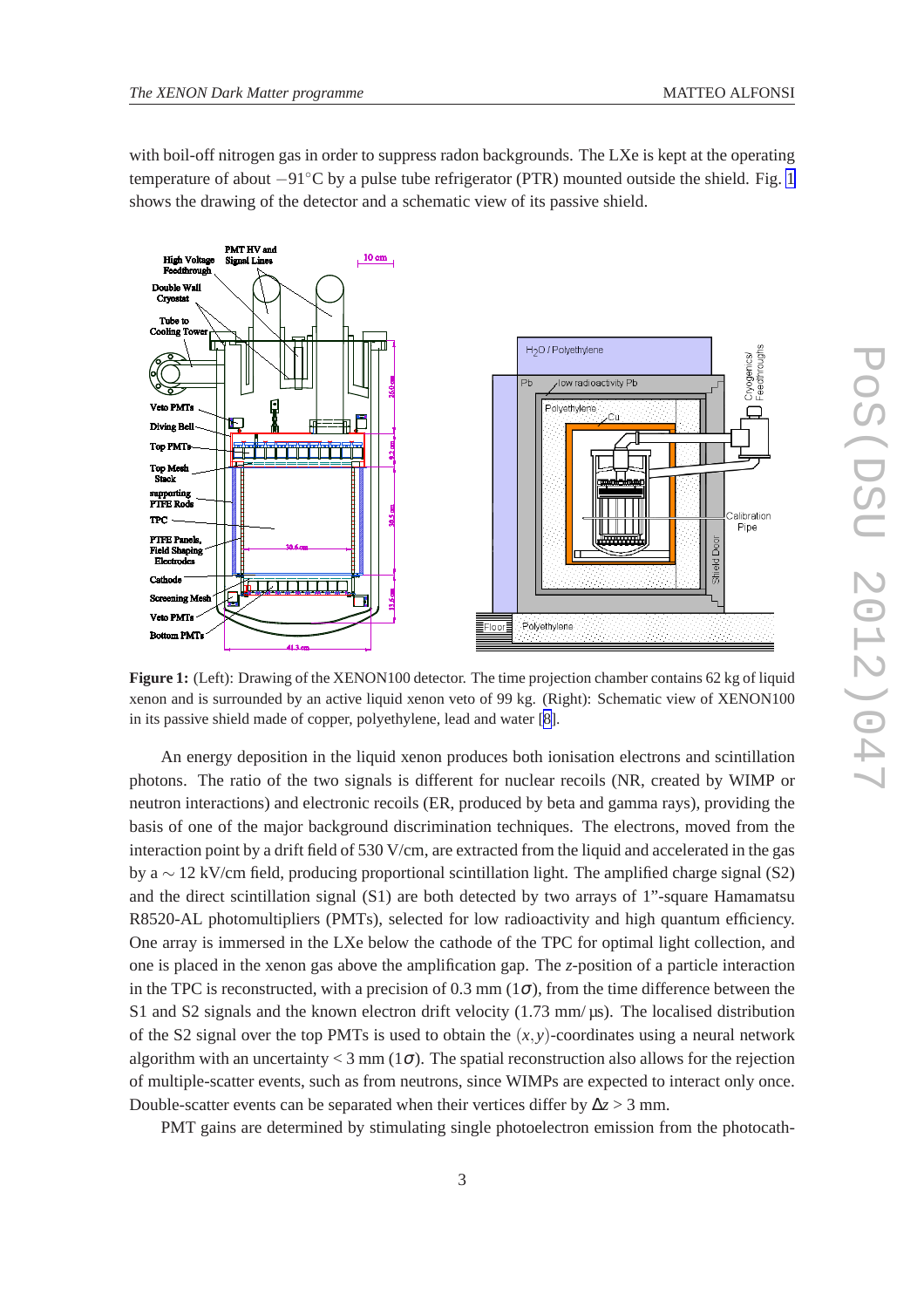ode using light pulses from a blue LED ( $\lambda = 470$  nm), driven by a pulse generator. The average gain was stable at  $2 \times 10^6$  within  $\pm 1\%$  during science runs.

Calibration sources can be inserted in the XENON100 shield through a copper tube which is wound around the cryostat (see Fig. [1,](#page-2-0) right). While the vertical source position is restricted to the TPC centre, it can be placed at all azimuthal angles. The electronic recoil band in  $log_{10}(S2/S1)$ vs energy space defines the region of background events from  $β$ - and γ-particles. It is measured using the low energy Compton tail of high-energy  $\gamma$ -sources such as <sup>60</sup>Co and <sup>232</sup>Th. The response to single scatter nuclear recoils, which is the expected signature of a WIMP, is measured with an <sup>241</sup>AmBe ( $\alpha$ , n)-source, shielded by 10 cm of lead in order to suppress the contribution from its high energy gamma rays (4.4 MeV). Besides the definition of the nuclear recoil band and a benchmark WIMP search region, this calibration provides additional gamma lines from inelastic scattering as well as from xenon or fluorine activation at 40 keV ( $^{129}$ Xe), 80 keV ( $^{131}$ Xe), 110 keV  $(^{19}F$  in PTFE), 164 keV  $(^{131m}Xe)$ , 197 keV  $(^{19}F)$  and 236 keV  $(^{129m}Xe)$ .

#### **2.1 The last XENON100 science run**

The last science run collected a dark matter dataset of 224.6 live days between February 2011 and March 2012. The PTR was in continuous operation for a total of ∼20 months. This is the first demonstration, to our knowledge, of a LXe detector operated over such a long period of time.

In 2011 the XENON Collaboration published results for spin-independent [\[9](#page-6-0)] and inelastic [\[10](#page-6-0)] WIMP-nucleon cross-sections based on the 100.9 live days science run of 2010. The data analysis is described in [[11\]](#page-6-0). The analysis procedure for the recently released run is similar. However the run is characterised by improved experimental conditions.

We have obtained a substantial reduction of the intrinsic background from <sup>85</sup>Kr by cryogenic distillation. The <sup>nat</sup>Kr concentration in Xe has been lowered to  $(19\pm4)$ ppt, as measured in a Xe gas sample from the detector using ultra-sensitive rare gas mass spectrometry combined with a Kr/Xe separation technique. This is consistent with the  $(18\pm8)$  ppt derived from counting the number of delayed  $\beta$ -γ coincidences associated with the <sup>85</sup>Kr beta decay, assuming a <sup>85</sup>Kr / <sup>nat</sup>Kr ratio of  $2 \times 10^{-11}$  [\[12](#page-6-0)].

The data have been acquired under improved electronic noise conditions and with a modified hardware trigger to allow for a reduced S2 trigger threshold for  $> 99\%$  of S2 signals above 150 photo-electrons (PE) to be recorded. This leads to virtually no loss of events in the energy region of interest.

The larger amount of calibration data, collected on regular a basis throughout the DM data taking period, has allowed for the improvement of the detector response corrections at the percentlevel accuracy. Indeed the non-uniform light collection by the two PMT arrays and the attenuation of the ionisation signal by residual impurities over the maximum drift gap of 30 cm lead to a position-dependent S1 and S2 signal response. The signals are corrected using maps derived from calibration data. The S1 light yield is 3-dimensionally corrected in cylindrical coordinates  $(r, \theta; z)$ in order to optimise the response very close to the PMTs. Consistent correction maps are obtained with the 662 keV photopeak of the  $137Cs$  source decay, or with the neutron-activated Xe lines at 40 keV and 164 keV. The electron lifetime  $\tau_e$ , used to describe the ionisation loss by impurities in LXe, has been measured once per week with a  $137Cs$  source. The value has increased from 374 μs to 611 μs, with the average being  $\tau_e = 514$  μs. The measured drift time  $t_d$  is used to correct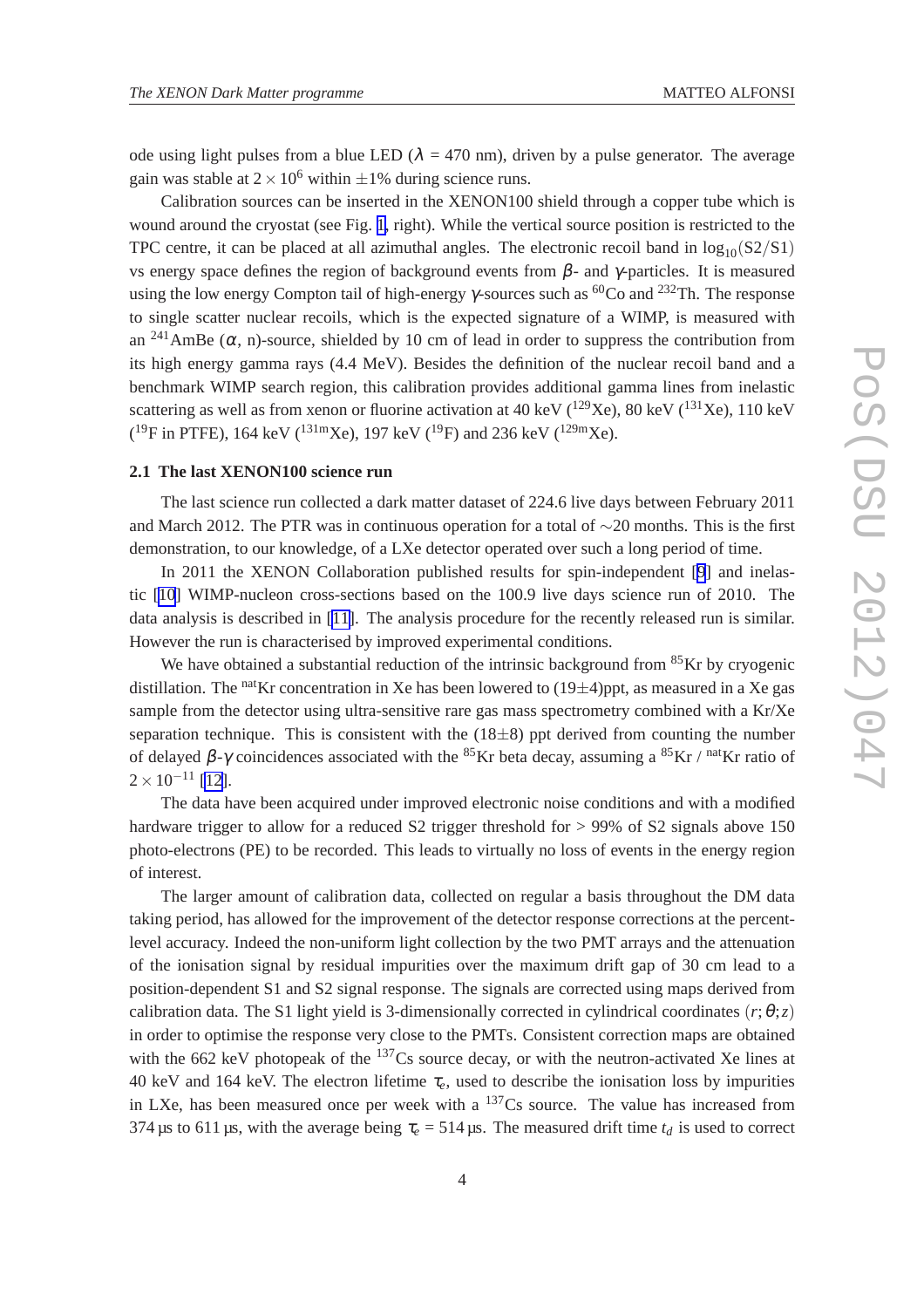<span id="page-4-0"></span>the S2 signal size for these losses, and an additional correction in  $(x, y)$  accounts for variations due to photon collection efficiency and small inhomogeneities in the mesh electrodes. Finally, a considerable effort within the analysis has been devoted on the rejection cuts against electronic noise.

As in the previous run, it was decided a priori to use a Profile Likelihood (PL) statistical inference method to set WIMP limits [\[13](#page-7-0)]. Signal (NR) and background (ER) events can be distinguished by their different S2/S1 ratio, where only the S2 signal detected by the bottom PMTs,  $S_2$ , is used since it requires smaller corrections [\[8\]](#page-6-0). The mean of the  $\log_{10} (S_2$ <sub>b</sub>/S1) band from ER calibration data is subtracted in order to remove the energy-dependence of this discrimination parameter.

The WIMP search is restricted to the energy window  $3 - 30$  PE, which in nuclear recoil equivalent energy corresponds to  $6.6 - 43.3$ keV<sub>nr</sub>. The energy scale for NRs is derived from the S1 signal using the independently measured relative scintillation efficiency  $\mathscr{L}_{\text{eff}}$  via the relation  $E_{\rm nr} = (S1/L_{\rm v})(1/\mathscr{L}_{\rm eff})(S_{\rm ee}/S_{\rm nr})$  (see [[14\]](#page-7-0) and references therein). The  $\mathscr{L}_{\rm eff}$  parametrisation of [[9](#page-6-0)] is used. The fiducial volume used in this analysis contains 34 kg of LXe. The volume was determined by maximising the sensitivity of this run given the accessible ER background above the blinding cut.

The blinding procedure consisted of masking the dark matter data from  $2 - 100$  PE in S1 by keeping only the upper 90% of the ER band, hiding more than 90% of the signal region. In a predefined benchmark WIMP search region with shorter energy range  $6.6-30.5$ keV<sub>nr</sub> the expected number of BG events were  $1.0 \pm 0.2$ . After the unblinding, two events have been observed, as shown in Fig. [2.](#page-5-0) In this figure, we can also observe the negligible impact of the  $S2 > 150$  PE threshold cut which is indicated by the dashed-dotted blue curve. The signal region is also restricted by a lower border running along the 97% NR quantile (dashed blue curve).

The PL analysis yields a p-value of  $> 5\%$  for all WIMP masses for the background-only hypothesis indicating that there is no excess due to a dark matter signal. Under standard assumptions of the Dark Matter halo [\[15\]](#page-7-0), 90% confidence level exclusion limit for the spin-independent WIMPnucleon cross section  $\sigma_{SI}$  is calculated. The expected sensitivity of this dataset in the absence of any signal is shown by the green  $(1\sigma)$  and yellow  $(2\sigma)$  bands in Fig. [3.](#page-5-0) The new limit is represented by the thick blue line. It excludes a large fraction of previously unexplored parameter space, including regions preferred by scans of the constrained supersymmetric parameter space [\[16](#page-7-0)]. The new XENON100 data provide the most stringent limit for  $m_{\text{WIMP}} > 8 \text{ GeV}/c^2$  with a minimum of  $\sigma_{SI} = 2.0 \times 10^{-45}$  cm<sup>2</sup> at  $m_{\text{WIMP}} = 55$  GeV/c2. The new XENON100 result continues to challenge the interpretation of the DAMA [[17\]](#page-7-0), CoGeNT [\[18](#page-7-0)], and CRESST-II [[19\]](#page-7-0) results as being due to scalar WIMP-nucleon interactions.

### **3. The XENON1T detector**

In parallel to the successful operations of XENON100, the Collaboration is in the process of finalising the design and starting construction of the next generation detector, XENON1T, with a fiducial mass of about 1 ton. The construction in Hall B at LNGS will start in 2013. It essentially scales up the existing XENON100 detector by about a factor of 20 and reduces the background by three orders of magnitude. The detector is a cylindrical dual-phase TPC with 1 m diameter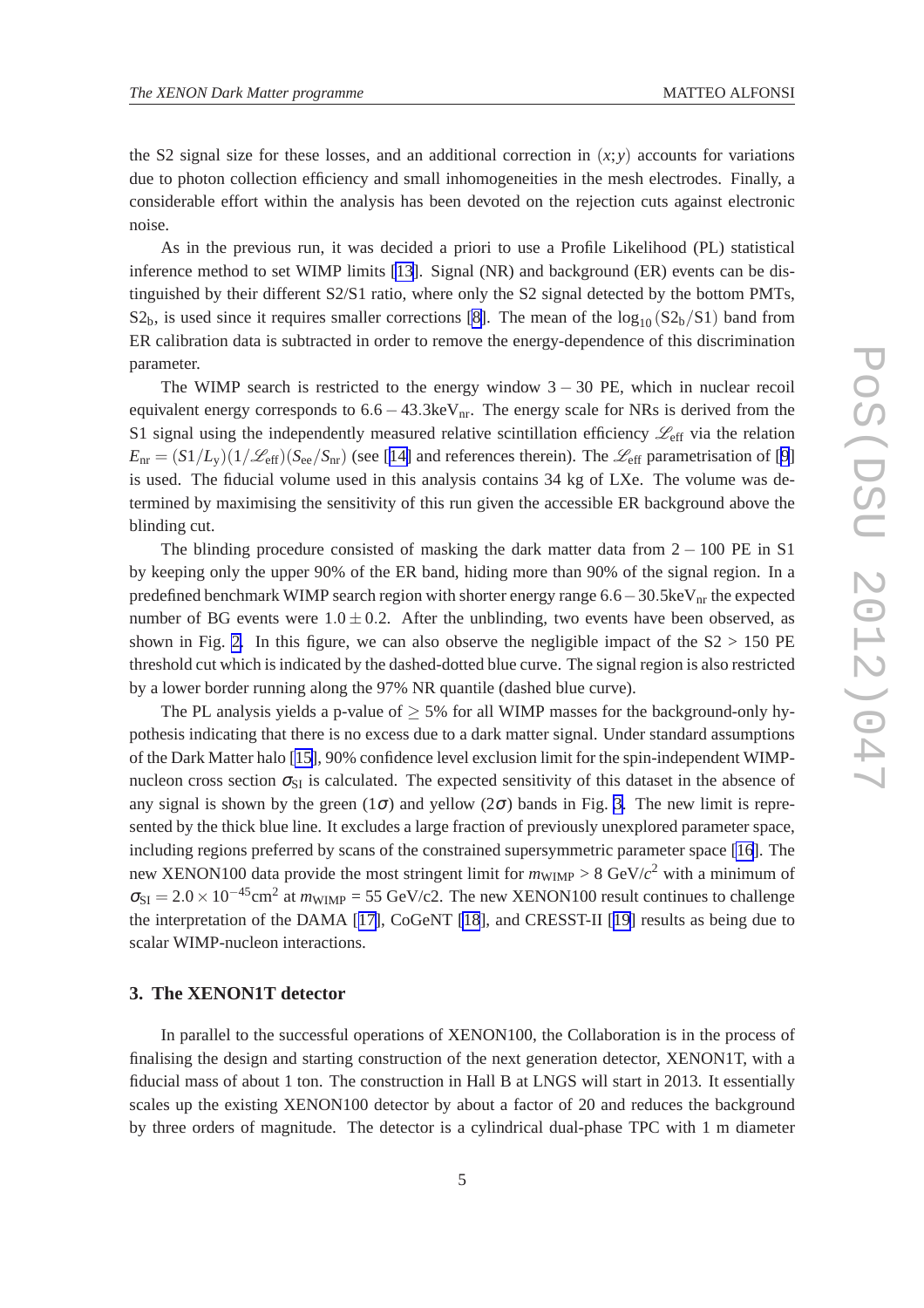<span id="page-5-0"></span>

**Figure 2:** Event distribution in the discrimination parameter space  $log_{10}(S2_b/S1)$ , flattened by subtracting the distribution's mean, as observed after unblinding using all analysis cuts and a 34 kg fiducial volume (black points). A lower analysis threshold of  $6.6 \text{keV}_{\text{nr}}$  (NR equivalent energy scale) is employed. The PL analysis uses an upper energy threshold of  $43.3 \text{keV}_{nr}$  (3 – 30 PE) and the benchmark WIMP search region is limited to 30.5keV<sub>nr</sub> (3−20 PE). The negligible impact of the S2 > 150 PE threshold cut is indicated by the dashed-dotted blue line and the signal region is restricted by a lower border running along the 97% NR quantile. An additional hard  $S2<sub>b</sub>/S1$  discrimination cut at 99.75% ER rejection defines the benchmark WIMP search region from above (dotted green) but is only used to cross check the PL inference. The histogram in red indicates the NR band from the neutron calibration. Two events fall into the benchmark region where  $(1.0 \pm 0.2)$  are expected from background.



**Figure 3:** New result on spin-independent WIMP-nucleon scattering from XENON100: the expected sensitivity of this run is shown by the green/yellow band  $(1\sigma/2\sigma)$  and the resulting exclusion limit (90% CL) in blue. For comparison, other experimental results [\[17](#page-7-0), [18, 19](#page-7-0)] are also shown, together with the regions  $(1\sigma/2\sigma)$  preferred by supersymmetric (CMSSM) models [\[16](#page-7-0)].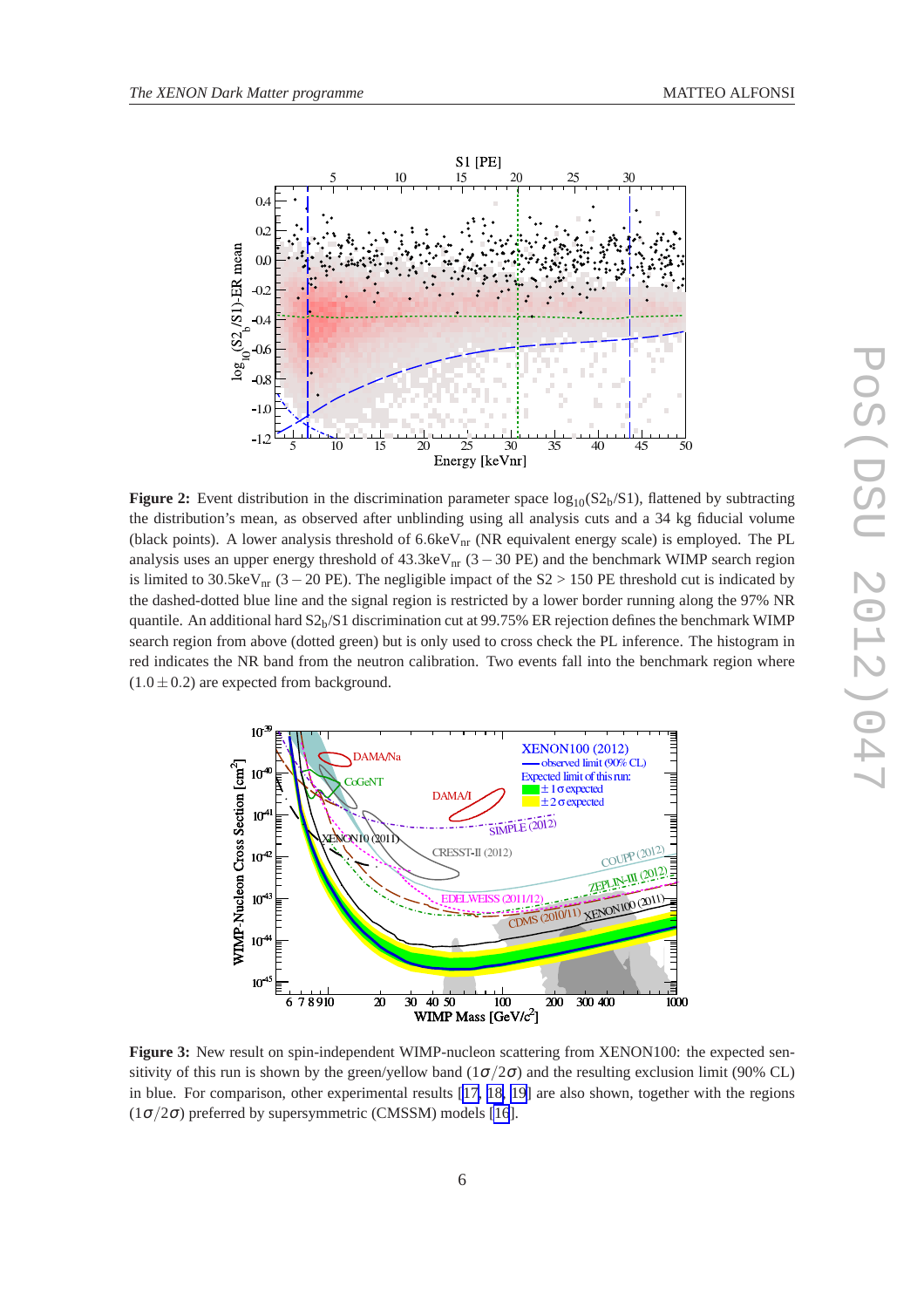<span id="page-6-0"></span>and 1 m drift length, containing ∼2.4 ton of pure LXe and designed to operate with a 1 kV/cm drift field. It is instrumented with approximately 250 3"-diameter PMTs (Hamamatsu R11410 series). The cryostat is suspended within a 9.6 m diameter water tank. The water acts as shield and active Cherenkov muon veto with  $4\pi$  coverage for the XENON1T detector. It is very effective in reducing the neutron and  $\gamma$ -ray background from the underground rock cavern or from cosmic muon to negligible levels.

The muon veto, an extensive material screening campaign, the reduction of the intrinsic background coming from Kr and Rn contamination and the self-shielding properties of liquid xenon allow to achieve the goal of less than 1 background event per 2 ton-year exposure. At the same time, with 2 years live-time and ∼1 ton fiducial mass, XENON1T could detect on the order of 100 dark matter events, assuming a spin independent WIMP-nucleon cross section  $\sigma_{SI}$  of  $\sim 10^{-45}$  cm<sup>2</sup> and for a WIMP mass of 100  $GeV/c^2$ . In the absence of a positive signal, the experiment aims to exclude cross-sections above  $\sigma_{SI} \sim 2 \times 10^{-47}$  cm<sup>2</sup> at 90% CL for 50 GeV/c<sup>2</sup> WIMPs.

### **References**

- [1] G. Bertone, D. Hooper, J. Silk, *Particle Dark Matter: Evidence, Candidates and Constraints*, Phys. Rept. **405** (2005) 279-390 [hep-ph/0404175].
- [2] R. W. Schnee, *Introduction to dark matter experiments*, In Physics of the Large and Small: Proceedings of the 2009 Theoretical Advanced Study Institute in Elementary Particle Physics, World Scientific, Singapore (2011) 629-681 [arXiv:1101.5205].
- [3] E. Aprile, T. Doke, *Liquid xenon detectors for particle physics and astrophysics*, Rev. Mod. Phys. **82** (2010) 2053.
- [4] E. Aprile *et al.* (XENON10 Collaboration), *Design and performance of the XENON10 dark matter experiment* Astroparticle Physics **34** (2011) 679-698.
- [5] J. Angle *et al.* (XENON Collaboration), *First Results from the XENON10 Dark Matter Experiment at the Gran Sasso National Laboratory*, Phys. Rev. Lett. **100** (2008) 021303.
- [6] J. Angle, E. Aprile, F. Arneodo, L. Baudis, A. Bernstein, A. Bolozdynya, L. C. C. Coelho, C. E. Dahl *et al.*, *Limits on Spin-Dependent WIMP-Nucleon Cross Sections from the XENON10 Experiment*, Phys. Rev. Lett. **101** (2008) 091301.
- [7] E. Aprile et al. (XENON100 Collaboration), *First Dark Matter Results from the XENON100 Experiment*, Phys. Rev. Lett. **105** (2010) 131302.
- [8] E. Aprile *et al.* (XENON100 Collaboration), *The XENON100 Dark Matter Experiment*, Astroparticle Physics **35** (2012) 573-590.
- [9] E. Aprile *et al.* (XENON100 Collaboration), *Dark Matter Results from 100 Live Days of XENON100 Data*, Phys. Rev. Lett. **107** (2011) 131302.
- [10] E. Aprile *et al.* (XENON100 Collaboration), *Implications on Inelastic Dark Matter from 100 Live Days of XENON100 Data*, Phys. Rev. D **84** (2011) 061101.
- [11] E. Aprile *et al.* (XENON100 Collaboration), *Analysis of the XENON100 Dark Matter Search Data*, arXiv:1207.5988 (2012), submitted to Astroparticle Physics.
- [12] X. Du *et al.*, *An atom trap system for practical* <sup>81</sup>*Kr dating*, Rev. Sci. Instr. **75** (2004) 3224.